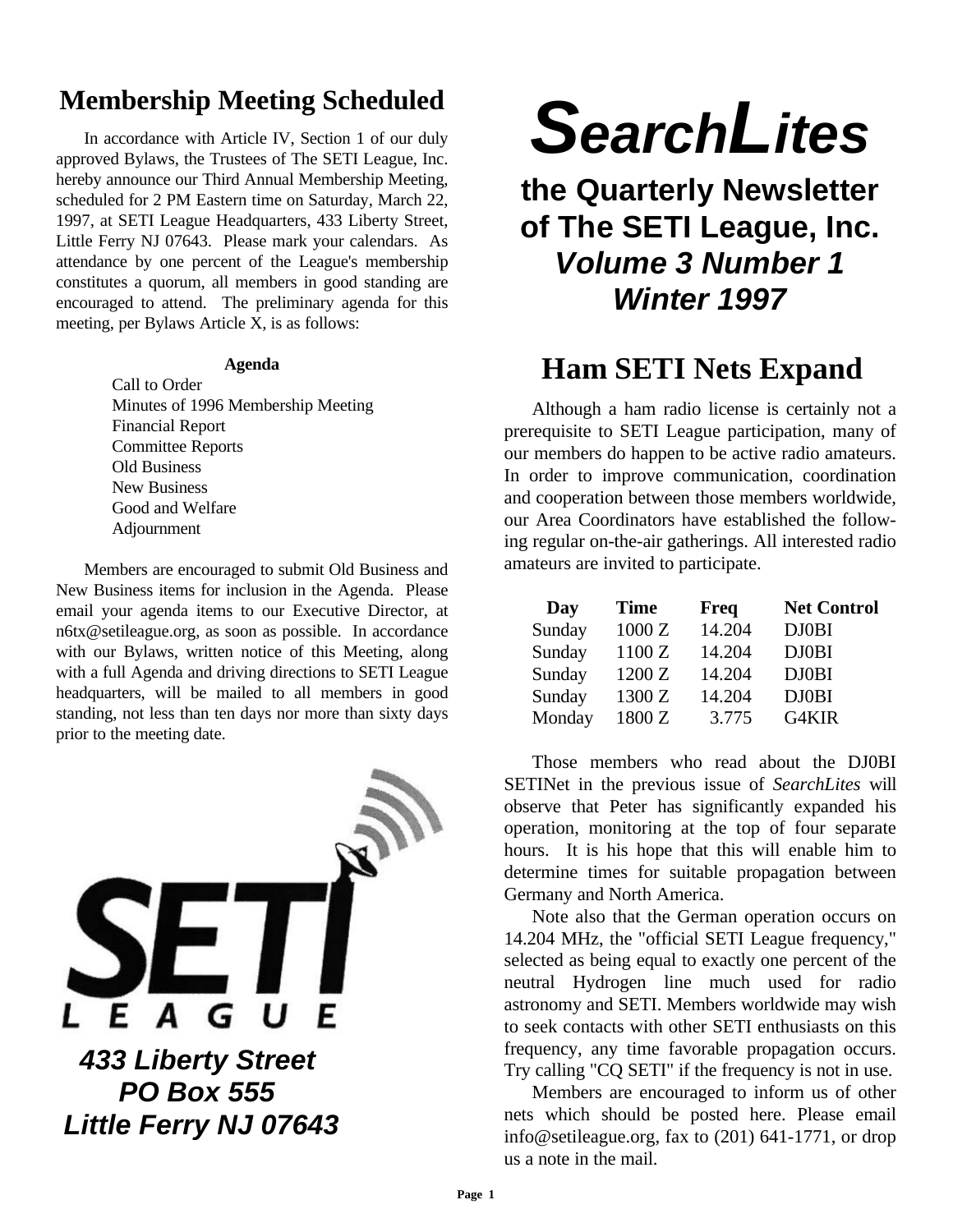### *Guest Editorial* **The Folly of Giordano Bruno**

by Prof. Richard W. Pogge, Ohio State Univ.

Fillipo Bruno (1548-1600) was born in Nola near Naples. Taking the name Giordano upon becoming a member of the Dominican order, he was educated in the Aristotelian and Thomist traditions and eventually came to espouse a mystical Neoplatonism mixed with ideas imbibed from a resurgent interest of that time in the works of the apocryphal Hermes Trismegistus. His heterodox beliefs soon attracted the attention of the Inquisition, first in Naples and then in Rome. To avoid prosecution, he renounced his Dominican vows and fled from Italy in 1576. Between 1576 and 1591, he traveled widely about Europe, writing and teaching under the sponsorship of various patrons. In 1591, he was invited to Venice to be tutor to a prospective patron who shortly thereafter denounced him to the Inquisition. He was sent to Rome in 1592 where he was put on trial and then imprisoned and interrogated intermittently for eight years. Unrepentant, he was convicted of heresy by the Inquisition and executed by burning at the stake in the Piazza Campo di Fiore in Rome in 1600. Among his writings, which cover a wide range of topics of only academic interest to us today (chiefly, Neoplatonism, Hermetical philosophy, and pantheism in a decidedly mystical blend), was an espousal of Copernicanism and an assertion that the stars were an infinity of suns like our own, each circled by worlds inhabited by intelligent beings like ourselves.

In popular accounts of the life of Bruno, it is often said that he was condemned for his Copernicanism and his belief in life on other worlds. He is portrayed as a martyr to free thought, and an early, prosecuted proponent of the modern view of the universe, hounded across Europe by the Inquisition for his beliefs and finally paying the ultimate price for them in a fiery public death. He has become a symbol of the intolerance of authority in the face of new ideas. These accounts, however, often leave out two fundamental aspects of the case of Giordano Bruno that cast matters in a somewhat different light. The first calls into doubt how closely we should link Bruno with the history of astronomy and what came to be called the "Scientific Revolution", and the second offers a perspective on the undeniable tragedy of his life that make him less of a symbol, but in the balance makes him more human.

The one key fact of the study of Bruno's life is that we do not actually know the exact grounds of his conviction on charges of heresy. The simple reason is that the relevant records have been lost. This is quite unlike the state of affairs in the later trial of Galileo, where we have extensive documentation including the forgeries that played a role in the case against him

Further, Copernicanism was not actually specifically proscribed as heretical as late as 1616. In that year Copernicus' *De Revolutionibus* (among others) was placed on the *Index of Forbidden Books*, where it was to remain subject to specific, minor revisions (a few words deleted and some

passages excised, but on the whole leaving the basic ideas intact). An official response to be sure, but still a long ways from a definitive ban on Copernicanism in general. Indeed, copies of *De Revolutionibus* were published in Italy after 1616 (with the prescribed revisions, of course), and the situation was sufficiently ambiguous that Galileo felt free to proceed with his work until his trial in 1633. Had Bruno been executed for heresy on the grounds of Copernicanism, there would have been no room for doubt as to where the Church stood on the matter. Final condemnation did not come until 1664 when Pope Alexander VII prefixed a papal bull to the *Index* specifically condemning the idea of heliocentricism in general by explicitly banning "all books which affirm the motion of the earth''.

The second often overlooked fact of Bruno's life concerns his period of exile between 1576 and 1591. Most brief popular accounts state the bare facts of his peregrinations around Europe, but what is left unsaid is that his wanderings appear to have had less to do with his being hounded by the Inquisition as it did with his own rather difficult personality. An examination of his actions during this period of exile makes clear that almost all of his misfortunes were brought down upon himself without the Inquisition's help. He outraged the faculty at Oxford with his lectures, he became embroiled in violent quarrels over trivial matters, and generally succeeded in alienating those people best able to protect him. His actions during this period reveal the very hallmark of folly, namely repeated failure to act in his own best interests even when reasonable alternatives were available. His final return to Italy (which resulted in his arrest in Venice a year later) can be seen as being motivated in part by the fact that by 1591 he had effectively burned most of his bridges behind him and thus he had little choice. In many ways, Bruno thrust himself into the flames that rose into the winter skies of the Campo di Fiore on the 17th day of February in 1600.

Bruno was brilliant, contentious, and ultimately self-destructive. There is nothing in his writings that contributed to our knowledge of astronomy in any substantial way, indeed his astronomical writings reveal a poor grasp of the subject on several important points. I think we pay attention to him today in large measure because among other things he vocally espoused (but apparently did not really understand) Copernicanism, an idea which was to become the key insight that led to our view of the world. In addition, his *On the Infinite Universe and Worlds* appeals to many today because of its apparent resonance with the deeply held conviction that life exists elsewhere in the Universe, despite the fact that proponents of extraterrestrial life would find little of interest within its difficult pages. It also does not hurt his mystique that he came to a rather spectacular and violent ending, ostensibly in punishment for these beliefs by the reigning authorities of his day. In the end, Bruno bet on the right horse (if perhaps for questionable reasons), and thus has become a kind of culture hero instead of a footnote in books on Renaissance philosophy.

History is funny that way.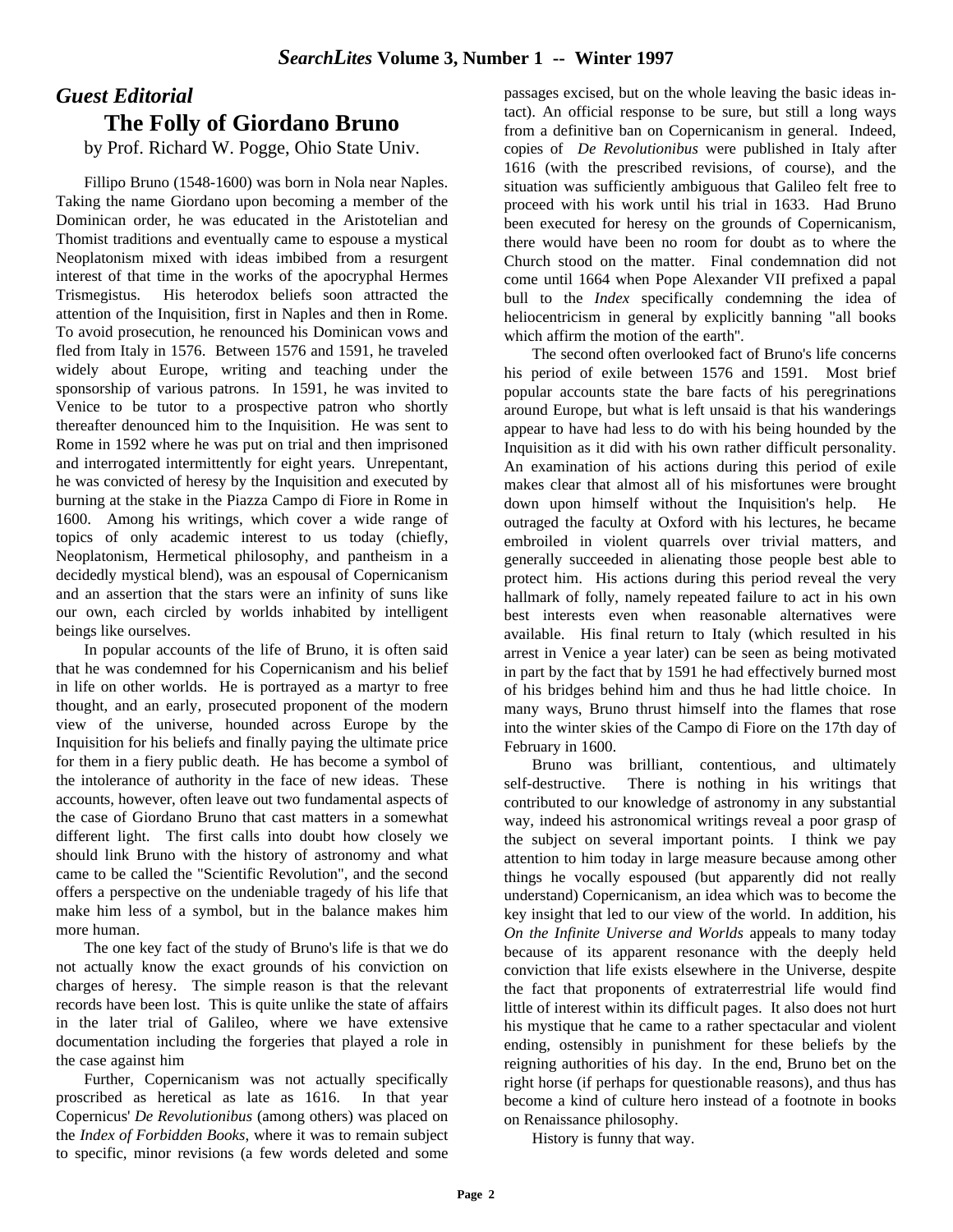### *Technical Feature* **What About Antenna Rotors?**

A SETI League member writes to ask:

*I am wondering if there is any detailed description of how to mount a parabolic dish properly. Is it sufficient with one motor- / rotor-mechanism or are two motors required? Is computer guidance of the dish necessary, and if so, what is / are the proper program(s)?*

Actually, no motors at all are required! The beauty of operating a radio telescope in drift-scan mode is that it is in meridian transit mount, and requires no computer control, or even any active steering. You merely mount the dish in the fixed position of azimuth (on a north-south line) and assigned elevation angle, and let the earth be your antenna rotor. So no right ascension adjustment is required at all. Although an elevation rotor would allow you to readily change declination settings, it is by no means a necessity. If you tell us (via your Project Argus Participant Survey form) what are your aiming constraints, we will assign you an elevation angle which is practical for your location and mechanical limitations.

Now, what if you in fact want to cover the whole sky which can be seen from your location, not just an assigned strip of sky? You can do so with just one rotor, this to control elevation, while the earth's rotation gives you azimuth control. The physical rotor mechanism used is not likely to be an "elevation" rotor at all, but rather an "azimuth" one. Here's how that works:

Consider how the typical satellite TV antenna is mounted and rotated, using an equatorial (also called polar) mount. A fixed elevation angle is set, typically by adjusting a turnbuckle. This elevation angle represents the elevation to a Clarke orbit (geosynchronous) satellite at zenith, or on a north-south line from your location. The actual angle above the horizon is found as 90 degrees minus your station latitude (that is, 90 degrees on the equator, or 0 degrees if you're at one of the poles), with a minor correction for the fact that the satellites are relatively close to the earth, not out in deep space. Once this correct elevation (or declination) setting is established, it is locked down and not moved.

The single rotor associated with tracking of Clarke satellites is one which moves the antenna in right ascension, or hour angle. This is essentially an azimuth rotor, with its axis tilted so as to more or less parallel that of the earth. This rotor might be implemented by an electrically driven jack screw which pivots the dish on its mount, or a more complex and stable "horizon-to-horizon" arrangement might use a chain drive, gears and pulleys. It is this latter mount which we have found most useful for SETI in particular, or radio telescopes in general. But it is not mounted or used in the usual way.

The scheme we describe here has been used by several SETI League members, as well as on Project Argus Station #1 at SETI League headquarters. It is depicted in the SETI League Technical Manual, and photos appear there as well as on our Web site. We used a commercial Paraclipse 3.7 meter dish on a horizon-to-horizon mount. The "elevation" turnbuckle was first set to its shortest length, which pointed the dish straight up (the correct setting for geosynchronous satellite reception by a station on the Equator). Next, the mount was rotated on the mast, ninety degrees from its normal position, so the chain drive wheel is oriented north-south, not east-west. This turns what is normally the horizon-to-horizon declination rotor into a very robust elevation rotor. Finally, the stops on the motor control mechanism must be adjusted so the dish swings in a 180 degree arc from the northern to the southern horizon. In the case of the Paraclipse rotor we used, pointing is accomplished by applying a 24 volt DC power supply to the chain-drive motor. Reversing polarity reverses direction. An inclinometer or protractor with plumb-bob can be mounted on the dish for accurate elevation angle readout.

The declination to which the antenna is aimed is easily computed as a function of latitude and elevation angle. In meridian transit mount, Right Ascension is simply local sidereal time. This involves first computing Julian date. From this you can get Greenwich Sidereal Time (GST), and if you know your longitude, you can get Local Sidereal Time (LST). Applicable formulas can be found on our Web site. Among the many computer programs which will give you real-time readout of LST is *Atomic Clock* from Parsons Technology.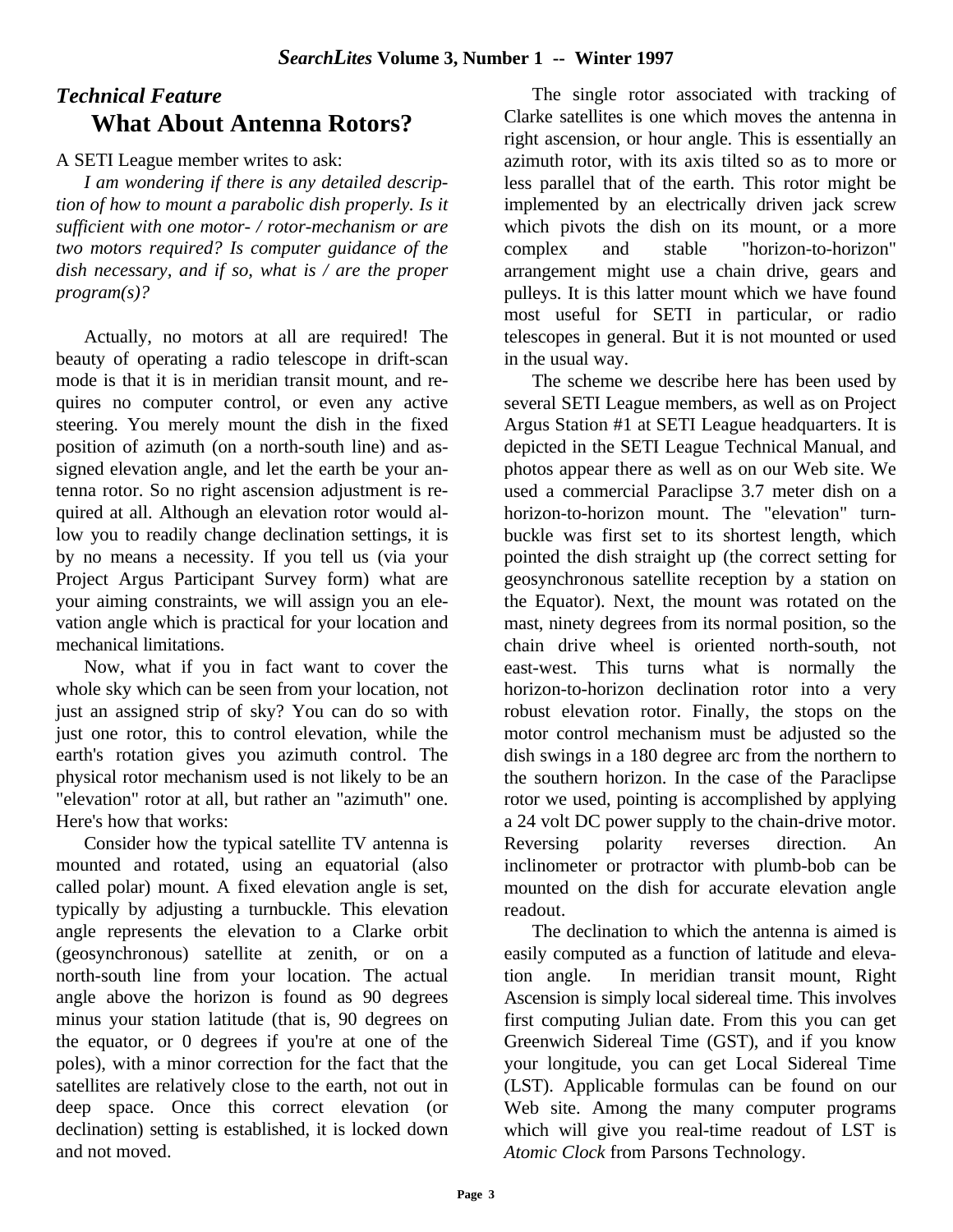#### *Ask Dr. SETI*

[Reprinted from The SETI League's Web site, http://www.setileague.org/]

*In 1974, Frank Drake sent a radio signal from the Arecibo radio dish to M13 (a globular cluster about 20,000 light years away.*

*I don't know about anyone else, but I have a problem with Drake's transmission. I am not worried about the religious implications behind a successful SETI project, nor am I worried about the political differences that would result from such a project.*

*No one could argue that a successful SETI project would have worldwide impact. I am worried about Drake's transmission, however, because he crossed national boundaries. The people of Papua/New Guinea were not consulted regarding the transmission, yet Drake's decision affected them. Isn't Earth their planet too?*

*An extra-terrestrial civilization might be well aware of these ethical problems, and refrain from transmission until they have attained the degree of unity required to accept the consequences of transmission together. Ethical behavior may not always be convenient or cheap, but perhaps a high sense of ethics contributes to long-term survival.*

*I also think that any civilization that doesn't care about the ethical problems associated with transmission would be more likely to destroy themselves.*

*If we are to accept this argument, then we must add another factor to the Drake equation to serve as a filter for those civilizations that don't achieve ethical unity.*

*If we are to use our United Nations as an example (and we use ourselves as an example with many factors of the Drake equation), then is it any surprise that many civilizations may be listening while very few may be transmitting?*

#### **The Doctor Responds:**

 Thanks, KL, for your interesting thoughts, which add a new dimension to The Fermi Paradox. I should point out that the question of transmitting is highly controversial, and in fact international protocols are currently under consideration. One model has recently been proposed by Dr. John Billingham, who chairs the International Astronomical Union's committee on SETI. Although I have just received a draft of JB's proposal on this subject, I have not had a chance to study it yet, so will reserve comment. However, I can tell you that the Arecibo message was the *only* deliberately beamed interstellar microwave communication from Earth to date, and was primarily a stunt (I use the term advisedly) to mark the ceremonies associated with the re-dedication of the refurbished 305 meter reflector surface.

 Interestingly, as this is being written, Arecibo is undergoing another major upgrade. I asked Arecibo director Paul Goldsmith just recently whether another transmission was planned for the re-re-dedication ceremonies, and he told me that none was in the works. So there is some thought being given to the concept of presenting a unified planetary front.

 On the other hand, for the past 50 years Earth has been radiating microwave signals of sufficient amplitude to be easily detectable at interstellar distances. These have not been beamed transmissions at all, but rather our radio pollution from radars, UHF TV, and satellite uplinks. It is just such incidental radiation (the likes of which now makes Earth detectable out to 50 light-years) which SETI hopes to encounter from other civilizations. We hypothesize that, at least at some stage of its technological development, most civilizations will go through an RF polluting stage. So even if your line of reasoning proves true with regard to beamed transmissions, there is still hope that we can gain the existence proof we seek, to discredit the notion of our uniqueness in the Universe.

*Send your questions to Ask Dr. SETI, PO Box 555, Little Ferry NJ 07643, or email your question to askdrseti@setileague.org. Remember, he's not a real doctor (rather, he's the kind who actually has to work for a living!). For health questions, consult a competent medical professional.*

*Sincerely, K.L*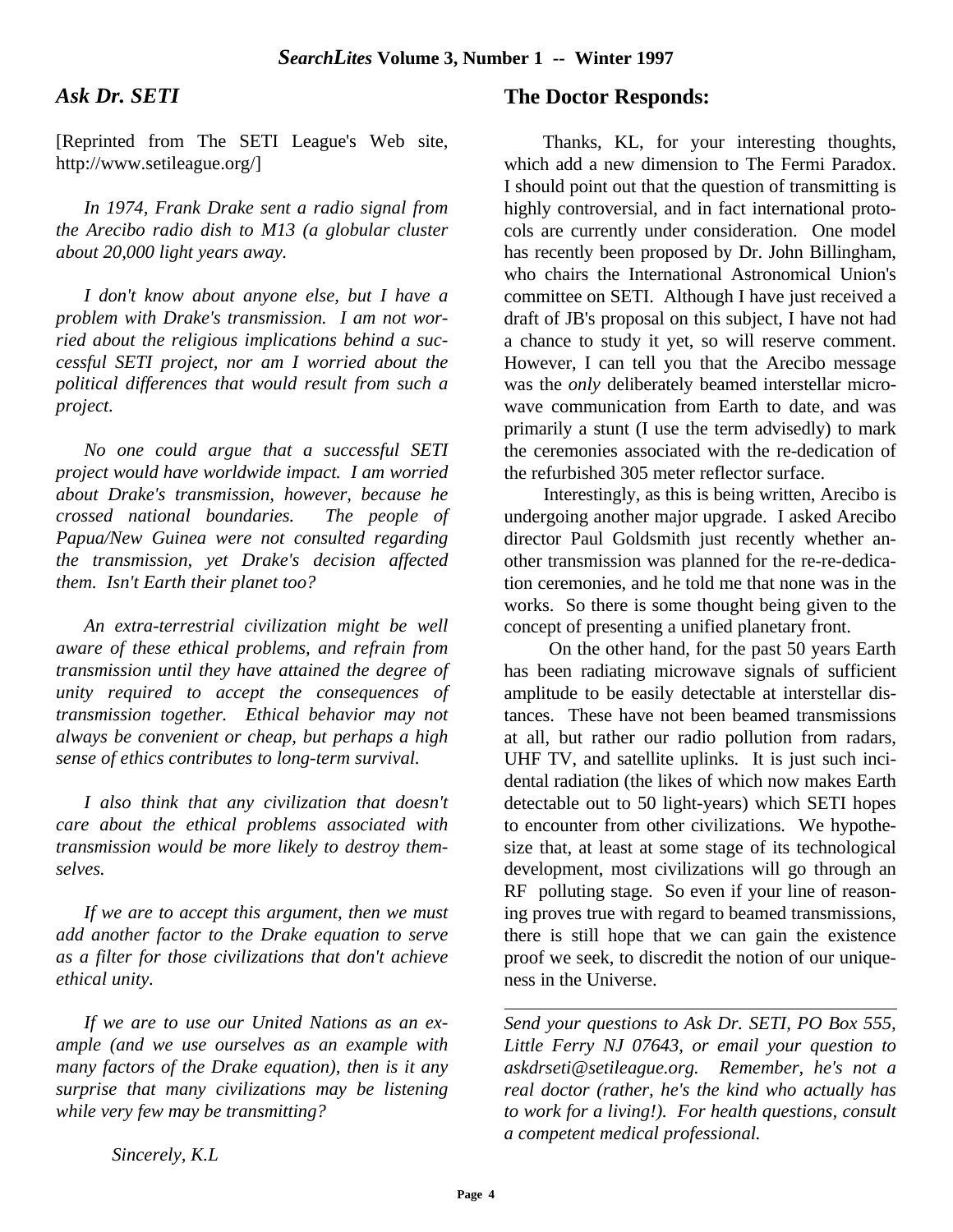# **Project Argus Pioneers**

The SETI League gratefully acknowledges the technical contributions of the following members. Their stations were either on the air or in the planning and construction phase when we launched the *Project Argus* Sky Survey, as indicated by timely return of their Project Argus Participant Survey forms.

- Don Adams, WA8QZZ, Chagrin Falls OH
- Wayne G. Ahlers, Succasunna NJ
- Magin Casanitjana, EA3UM, Barcelona Spain
- Ken Chattenton, G4KIR, Cleveland England
- Skip Crilly, KC7KQ, Liberty Lake WA
- Bob Davis, Lexington KY
- Ian Drummond, VE6IXD, Alberta Canada
- Buddy Fitch, Arlington WA
- Santiago Marquet Groells, EA3DXF, Barcelona Spain
- Bill Ives, KF9KC, Lake Tomahawk WI
- Denis Jakac, VE3ZXN, Ontario Canada
- Ken Knight, N0YGM, Colorado Springs CO
- Ron Leeseberg, N8LPB, Fresno OH
- Claudio Brasil Leitao Jr., Sao Paulo Brasil
- Anthony Minniti, Livingston NJ
- Richard Pering, KB6GVP, Palo Alto CA
- Carter Pfaelzer, W1TDC, Weston MA
- Bernocco Silvio, I1FBJ, Torino Italy
- Trevor Smithers, G0KTN, Wiltshire England
- Rachel Tortolini MD, Mililani HI
- Leo Toussaint, KC4DE, Sun City Center FL
- Charles C. Trice, Jr., WA4RRB, Miami FL
- Trevor Unsworth, G0ECP, Cleveland England
- Peter Wright, DJ0BI, Mannheim Germany

Obviously, with only 24 participating stations, we are a long way from our goal of 5,000 Project Argus participants and full-sky coverage. But these dedicated experimenters are developing technology which all future participants will employ, and are to be commended for their truly pioneering efforts.

We suspect that other members have stations either operational or under construction, and urge all *Project Argus* participants to return their survey forms promptly. Forms can be obtained off the Web at http://www.setileague.org/admin/survey.htm, or you may email to info@setileague.org or fax to (201) 641-1771, requesting that one be mailed to you. Be sure to include your postal address.

# **Conference Calendar**

SearchLites' readers are apprised of the following conferences at which SETI-related information will be presented. League members are invited to check our World Wide Web site (www.setileague.org/) under Membership Services and Activities, or email to us at info@setileague.org, to obtain further details. Members are also encouraged to send in information about upcoming events of which we may be unaware.

**February 1 - 2, 1997:** *Tropical Hamboree***,** Miami FL. **February 13 - 18, 1997:** *AAAS Annual Meeting and Science Innovation Exposition*, Seattle WA. **February 14 - 16, 1997:** *Boskone 34*, Framingham MA. **March 7 - 9, 1997:** *Lunacon '97*, Rye Brook NY. **March 22, 1997:** *SETI League Third Annual Membership Meeting*, Little Ferry NJ. **March 28 - 30, 1997:** *Balticon XXXI*, Baltimore MD. **April 6 - 7, 1997:** *Southeastern VHF Conference,* Atlanta GA. **May 8 - 11, 1997:** *High Frontier Conference,* Space Studies Institute, Princeton NJ. **May 16 - 18, 1997:** *Dayton Hamvention*, Dayton OH. **May 23 - 26, 1997:** *BayCon '97*, San Jose CA. **May 30 - June 1, 1997:** *Rochester Hamfest and ARRL Atlantic Division Convention*, Rochester NY. **July 24 - 27, 1997:** *Central States VHF Conference*, Hot Springs AR. **August 28 - September 1, 1997:** *Lonestarcon 2* / 1997 Worldcon, San Antonio TX. **October 23 - 26, 1997:** *Microwave Update '97*, Sandusky OH. **May 15 - 17, 1998:** *Dayton Hamvention*, Dayton OH. **May 29 - 31, 1998:** *Rochester Hamfest and ARRL Atlantic Division Convention*, Rochester NY. **July 23 - 26, 1998:** *Central States VHF Conference*, Kansas City KS. **August 5 - 9, 1998:** *BucCONeer* / 1998 Worldcon, Baltimore MD. **May 14 - 16, 1999:** *Dayton Hamvention*, Dayton OH.

**September 2 - 6, 1999:** *Aussiecon Three* / 1999 Worldcon, Melbourne Australia.

### **Roster Reminder**

The SETI League's membership roster, originally distributed in September 1996, is now due for its semi-annual revision. If you prefer not to have your name and address supplied to other members, please advise Headquarters preferably by email (info@setileague.org), or by fax (201 641-1771) or voice-mail (201 641-1770) before the next directory update goes to press on February 15, 1997. For those who do wish to be included in the next roster, now is the time to update your membership records. Simply email or phone in your current address, phone number, email address and ham call by the February 15 deadline. Thank you for your cooperation.